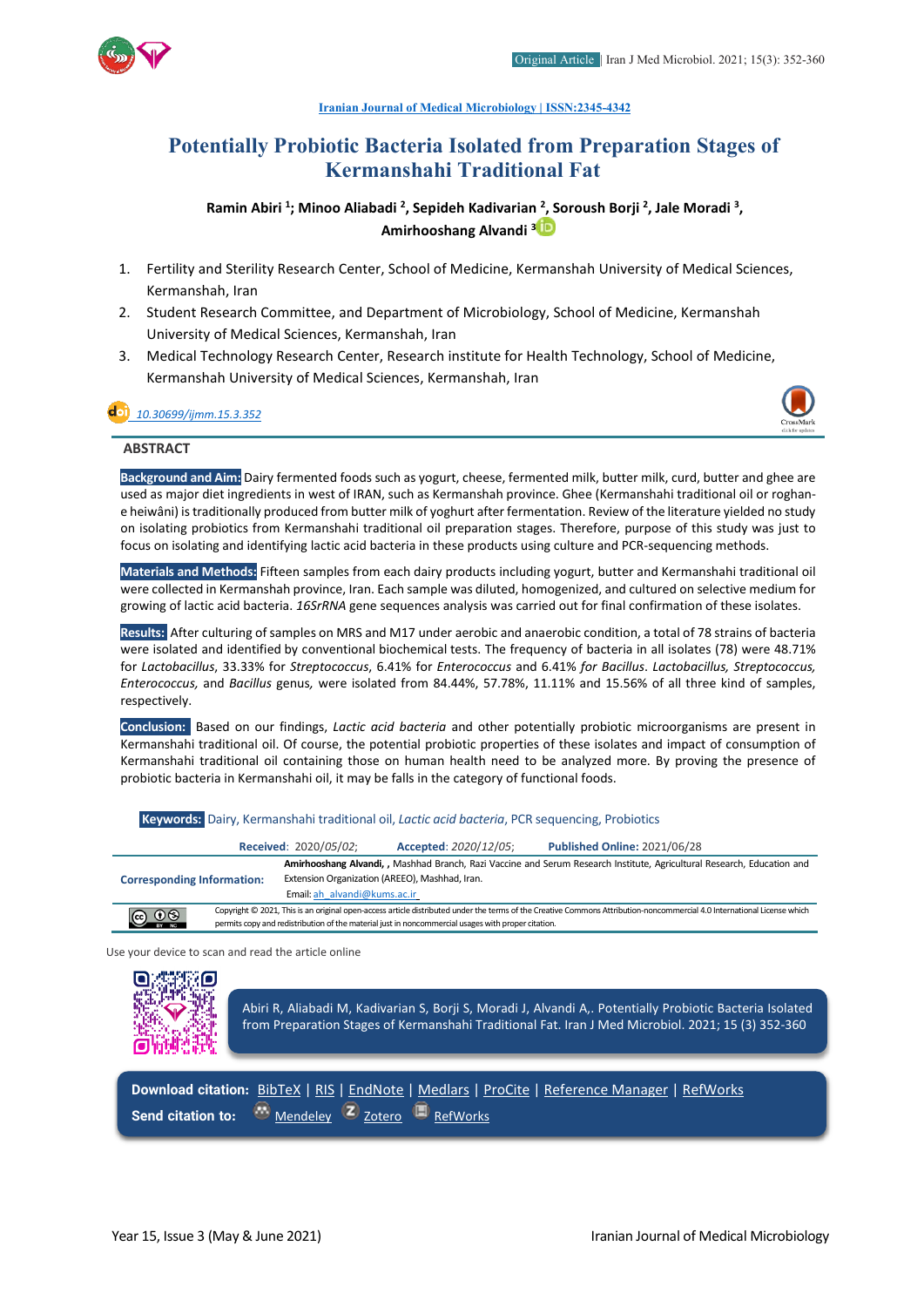#### **Introduction**

According to the definition by the world health organization (WHO) and food and agriculture organization (FAO), probiotics are live non-pathogenic microorganisms that have beneficial effects on the health of human if consumed sufficiently **(1)**. A main group of these microorganisms is lactic acid bacteria (LAB) that are used as starter for dairy products. Probiotic strains of LAB have antioxidant, anticancer and antimicrobial potential effects. Moreover, it has been proved that probiotic bacteria can reduce serum cholesterol, relieve lactose intolerance, and stimulate the immune system leading to the stability of the microbiota **(2)**. LAB that are associated with fermented foods include some species of *Carnobacterium*, *Enterococcus Lactobacillus, Lactococcus, Leuconostoc, Oenococcus, Pediococcus, Streptococcus, Tetragen ococcus, Vagococcus*, and *Weissella* genera **(3)**.

Fermentation is a frequently used food processing technique worldwide. There are many locally produced fermented foods **(4) (5)**, including various kinds of yogurt, cheese, fermented milk, butter milk, curd, and butter **(5)**. Some evidences suggest traditional butter fat or Ghee is a fermented food and could contain different kind of LAB. Fermentation of milk to yoghurt is traditionally occurred by *Lactob acillus bulgaricus* and *Streptococcus thermophiles* at 40-45°C. These bacteria, are not present in intestinal microbiota, are not s and cannot survive in the gut **(6)**.

Changes that occur during milk fermentation by LAB enhance nutritional value of the product **(7)**. Kermanshahi traditional oil, which is traditionally produced, serves as an imp ortant type of fat in the diet of some areas in Iran and other countries of the South Asia **(8)**. It is known as yellow oil, Kermanshahi oil, Ghee, roghan-e heiwâni, or Kermanshahi traditional oil **(9)**. First, yogurt is produced from milk by traditional methods, and then it is put in a Mashk (a large leather bag/a big waterskin). After this step, butter is separated from the tan (doogh), then transferred to a larger pot, and slowly heated, allowing the components to separate by density and the remaining is called roghan-e heiwâni. Studies have shown that changes traditionally occur in the preparation of butter and Kermanshahi traditional oil in fatty acid. Among the reasons of such changes, bacterial fermentation process for the preparation of products can be pointed out. In products like yoghurt, butter and Kermanshahi traditional oil, due to the function of bacteria, lactic acid is produced and environmental pH is reduced **(10)**. Furthermore, changes occur in the fatty acid of these products. There has been no study on isolating probiotics from Kermanshahi traditional oil preparation stages. Therefore, our purpose in this study was to identify probiotic bacteria from these products using culture and PCR-sequencing. Recognizing and recording of these microorganisms can help to preserve biological sources.

#### **Materials and Methods**

The present study was conducted during the period from October to the end of November, 2015. A total of 15 samples from each dairy product including yogurt, butter and Kermanshahi traditional oil were collected from Kermanshah Province. The samples were collected in sterile bottles and kept cold until they arrived at the laboratory, where they were kept at 4°C. Only samples have been prepared using traditional starter were included in the study to ensure the absence of commercial starters. Ten grams of each sample were homogenized with 90 mL sterile normal saline solution (0.85%, w/v) to make an initial dilution (10<sup>-1</sup>). An amount of 100  $\mu$ L from each diluted sample was then cultured on MRS Agar (Oxoid, CM0361) and M17 Agar (Oxoid, CM0785) containing 0.05% cysteine, and incubated in both aerobic and anaerobic conditions at 37°C for 48-72 hours. All bacterial isolates were screened using colony morphology and gram staining, and final identification was carried out through PCR sequencing. Then, 4-5 colonies were selected from each plate. After subculture, DNA of each plate was isolated using the DNA extraction kit according to the manufacturers' instruction. The extracted DNA was stored at -20 until PCR implementation. The PCR technique was employed for the amplification of genus-specific target of *Lactobacillus* and *Bifidobacterium* of using specific primers and universal primer of *16S rRNA* gene previously described by Lauren *et al.* The primers used in this study are summarized in [Table 1](#page-2-0) (11). The PCR was performed in a total volume of 25 μL, containing 2.5  $\mu$ M dNTP mix, 2.0 mM MgCl<sub>2</sub>, 0.5 U Taq DNA polymerase, 0.5 μM of each primer, and 2.5 μL of each template DNA and 10X buffer. Standard strains, *Lactobacillus delbrueckii* (PTCC 1737) and *Bifidobacterium bifidum*, (PTCC 1644) were used as a positive control in each reaction. The PCR was performed under the following conditions: Denaturation for 5 min at 95°C; 30 cycles of 1 min at 94°C, 1 min at 60°C, and 1 min at 72°C, as well as a final extension step of 7 min at 72°C. The PCR products were analyzed by electrophoresis on a 1.5% agarose gel. The agarose gel was stained using ethidium bromide and visualized in gel doc. Visualization of 340 bp and 520 bp confirmed the *Lactobacillus* and *Bifidobacterium* genus, respectively. Finally, each sample with single band within 470 bp was selected for *16SrRNA* sequencing. The nucleotide sequences of the *16SrRNA* `gene of all the isolates were analyzed and edited using Bioedit software. Similarity searching was conducted for each edited sequence for exact determination of genus and species of each isolate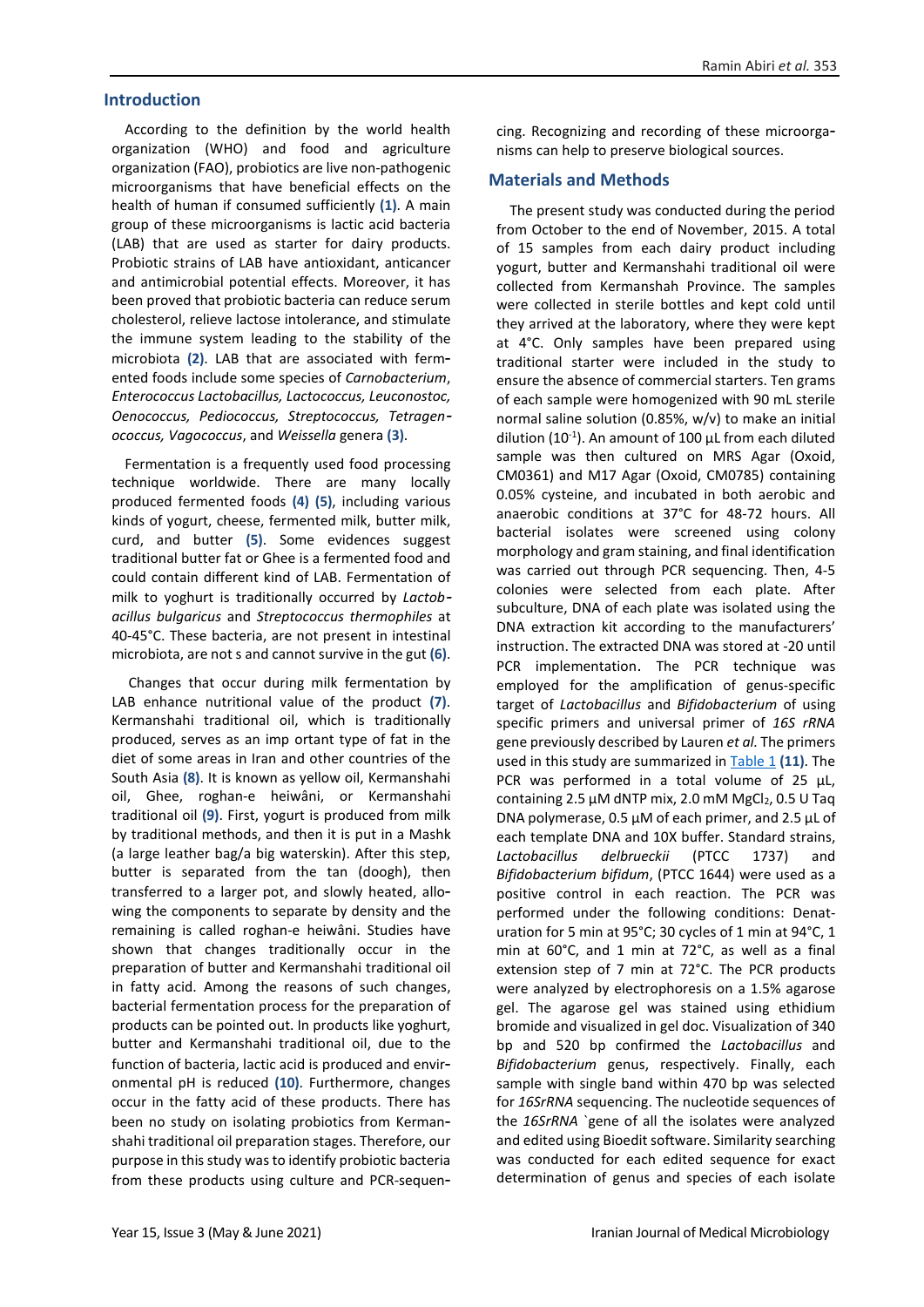(http://www.ncbi.nlm.nih.gov/BLAST). All *16SrRNA* sequences were submitted to the NCBI GenBank under the accession numbers KX951698.1 To KX951735.1, KX926497.1 to KX926536.1.

<span id="page-2-0"></span>**Table 1.** primer sequences for PCR-based detection of probiotic bacteria

| <b>Target</b>                            | <b>Primer Name</b> | Sequence (5' to 3')         |
|------------------------------------------|--------------------|-----------------------------|
| Universal primers 16SrRNA gene           | $341 - F$          | CCTACGGGAGGCAGCAG           |
|                                          | 768-R              | <b>GACTACCAGGGTATCTAATC</b> |
| Specific primers Lactobacillus 16SrRNA   | Lact-F             | AGCAGTAGGGAATCTTCCA         |
| gene                                     | Lact-R             | ATTYCACCGCTACACATG          |
| Specific primers Bifidobacterium 16SrRNA | Bif-F              | GGGTGGTAATGCCGGATG          |
| gene                                     | Bif-R              | <b>CCACCGTTACACCGG</b>      |

#### **Results**

Overall, 45 samples were cultured and 78 colonies were selected according to colony morphology. All the isolates were gram positive catalase and oxidase negative. The isolates were all confirmed using the PCR and sequencing targeted *16SrRNA* gene. The result is shown in [Figure 1](#page-3-0) an[d Table 2.](#page-2-1) Several species were identified including *Lactobacillus, Lactococcus, Enterococcus, Streptococcus* and *Bacillus* from the samples. The result showed that *Lactobacillus* was the dominant flora of the existing probiotic microorganism in the samples. In the yogurt samples, the *L. delbrueckii*, *Lactobacillus helveticus*, *Lactobacillus fermentum, Lactobacillus rhamnosus, Lactobacillus paracasei* with *Streptococcus thermophilus*, *Enterococcus faecium, Brevibacillus formosus* and *Brevibacillus agri* species were isolated. *Brevibacillus* and *E. faecium* were isolated from the yogurt samples only. Also, *Brevibacillus* was isolated from two samples only. However, *L. paracasei* and *L. rhamnosus* were isolated from both the yogurt and butter samples. Several species of *Lactobacillus, Enterococcus, Streptococcus, Lactococcus* and *Bacillus* were also isolated from the butter samples. The most prevalent genus was *L. delbrueckii, L. helveticus, L. paracasei, L. rhamnosus,* and *L. fermentum.* Other bacteria that were isolated from the traditional butter samples with less frequency were *Lactococcus lactis, S. thermophiles, Enterococcus feacalis and Bacillus cereus. Bacillus subtilis and Bacillus licheniformis* were isolated only from the butter samples. The detailed results of the isolates are shown in the followin[g Table](#page-2-1)  [2.](#page-2-1) Some species of the *Lactobacillus, Streptococcus* and *Enterococcus* genus were present in Kermanshahi traditional oil, but in a small number. The *Lactobacillus* species included *L. fermentum, L. delbrueckii, Lactobacillus casei and L. helveticus. S. thermophiles, Enterococcus feacalis, Enterococcus feacium* and *Enterococcus hirae* were the other isolated species from Kermanshahi traditional oil. *E. hirae*, however, was isolated from a single Ghee sample. The frequency of probiotic bacteria in all the samples including local yogurt, butter and Kermanshahi traditional oil was %84.44 for *Lactobacillus*, %57.78 for *Streptococcus*, %11.11 for *Enterococcus* and %15.56 *for Bacillus*.

<span id="page-2-1"></span>

|  | Table 2. probiotic species in collected samples |  |  |
|--|-------------------------------------------------|--|--|
|--|-------------------------------------------------|--|--|

| <b>Bacteria</b>      | <b>Bacteria isolated</b><br>Kermanshahi traditional<br>yogurt(n)% | <b>Bacteria isolated</b><br><b>Kermanshahi</b><br>traditional butter(n)% | <b>Bacteria isolated</b><br>Kermanshahi<br>traditional oil (n)% | <b>Total</b> |
|----------------------|-------------------------------------------------------------------|--------------------------------------------------------------------------|-----------------------------------------------------------------|--------------|
| L. delbrueckii       | (9)60                                                             | $(6)$ 40                                                                 | $(4)$ 26.67                                                     | $(19)$ 42.22 |
| L. helveticus        | (1) 6.67                                                          | $(4)$ 26.67                                                              | $(2)$ 13.33                                                     | $(7)$ 15.56  |
| L. fermentum         | $(2)$ 13.33                                                       | $(2)$ 13.33                                                              | $(2)$ 13.33                                                     | $(6)$ 13.33  |
| L. rhamnosus         | (1) 6.67                                                          | $(1)$ 6.67                                                               | 0                                                               | $(2)$ 4.44   |
| L. paracasei         | (1) 6.67                                                          | $(2)$ 13.33                                                              | $\mathbf 0$                                                     | (3) 6.67     |
| L. casei             | 0                                                                 | 0                                                                        | $(1)$ 6.67                                                      | $(1)$ 2.22   |
| S. thermophilus      | (11) 73.33                                                        | $(4)$ 26.67                                                              | (11) 73.33                                                      | $(26)$ 57.78 |
| <b>Bervibacillus</b> | $(2)$ 13.33                                                       | 0                                                                        | 0                                                               | $(2)$ 4.44   |
| E. faecium           | $(1)$ 6.67                                                        | $\mathbf 0$                                                              | $\mathbf 0$                                                     | $(1)$ 2.22   |
| E. faecalis          | 0                                                                 | $(1)$ 6.67                                                               | $(2)$ 13.33                                                     | (3) 6.67     |
| <b>B.</b> cereus     | 0                                                                 | $(1)$ 6.67                                                               | $\mathbf 0$                                                     | $(1)$ 2.22   |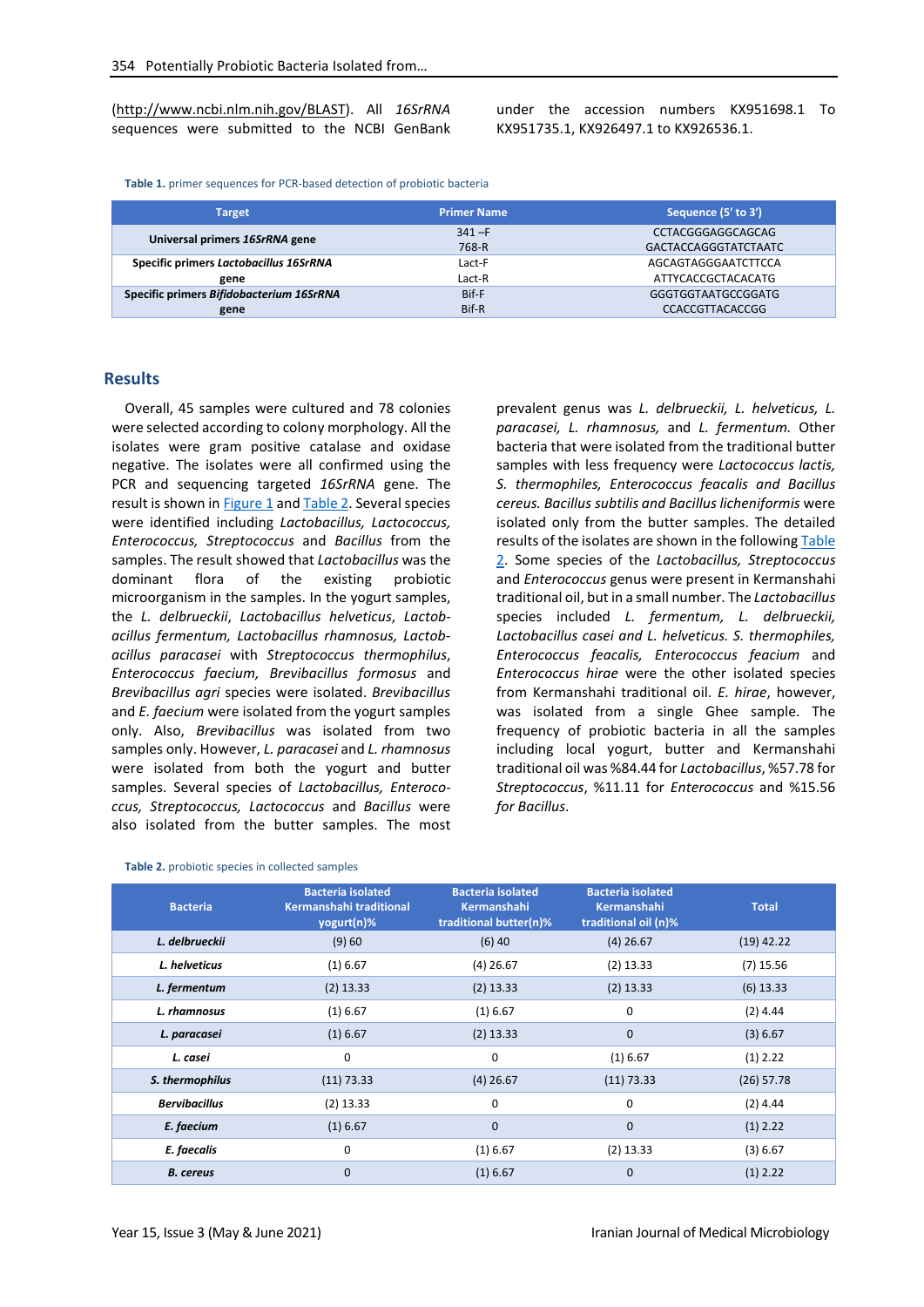| <b>Bacteria</b>         | <b>Bacteria isolated</b><br>Kermanshahi traditional<br>yogurt(n)% | <b>Bacteria isolated</b><br>Kermanshahi<br>traditional butter(n)% | <b>Bacteria isolated</b><br><b>Kermanshahi</b><br>traditional oil (n)% | <b>Total</b> |
|-------------------------|-------------------------------------------------------------------|-------------------------------------------------------------------|------------------------------------------------------------------------|--------------|
| L. lactis               | 0                                                                 | $(2)$ 13.33                                                       | 0                                                                      | $(2)$ 4.44   |
| E. hirae                | $\mathbf 0$                                                       | $\mathbf 0$                                                       | $(1)$ 6.67                                                             | $(1)$ 6.67   |
| <b>B.</b> subtilis      | 0                                                                 | $(1)$ 6.67                                                        | 0                                                                      | $(1)$ 6.67   |
| <b>B.</b> licheniformis | $\mathbf 0$                                                       | (3) 20                                                            | $\Omega$                                                               | (3) 20       |
| <b>Total</b>            | (28) 100                                                          | $(27)$ 100                                                        | (23) 100                                                               | (78) 100     |



**Figure 1.** PCR products of *16SrRNA* gene. L: 100 bp DNA Marker, 1-13: positive samples, 14: Negative control.

#### <span id="page-3-0"></span>**Discussion**

Probiotic bacteria are non-pathogenic microorganisms known for their nutritional value and therapeutic effect as well as anti-microbial and anti-cancer effects on the host health. During the past two decades, these microorganisms have been isolated from variety of foods, especially dairy products. A wide range of dairy products such as fresh milk, yogurt, cheese, fermented butter and drinks containing LAB can provide a good environment to support the growth and durability of probiotic microorganisms (**12, 13)**. Many studies have been conducted on the isolation and identification of probiotic bacteria in various traditional dairy and fermented food products from all around the world (**14)**. *Lactobacillus plantarum*, *L. casei* and *Lactobacillus brevis* were isolated from (traditional) yogurt and cheese by Ebrahimi *et al.* **(15)**. Angmo *et al.* succeeded in isolating *L*. *plantarum* from Ladakh, a fermented vegetable product in India **(1)**. Seven species of *Lactobacillus* and *Bifidobacterium* were isolated and reported studying traditional fermented dairy products in different regions of Russia **(16)**. Moreover, numerous studies have indicated that isolated lactic acid bacteria from milk, cheese, fermented olives, kefir, sourdough of wheat and barley flour and other fermented products have the ability to inhibit the progress of some gastrointestinal diseases and have remarkable antibacterial properties compared with commercial strains **(17-23)**. The most

important lactic acid bacteria in the dairy industry are *Lactobacillus*, *Streptococcus*, *Lactococcus* and *Enterococcus*, and according to many studies, traditional fermented products are mostly dominated by *Lactobacillus* species **(24)**. In the present study, *Lactobacillus* was the dominant 84.44% of all lactic acid bacteria. *L. delbruekii* and *S. thermophilus* were reported to be the most abundant probiotic bacteria in a Colombian study of dairy products using biochemical tests and 16SrRNA gene sequencing **(25)**. *Lactobacillus acidophilus* and *L. casei* were reported as the most abundant isolate from dairy products of Bhardwaj in India **(26, 27)**. *L. paracasei* and *L. rhamnosus*, two species that were isolated from yogurt and butter in present study, were used commonly as non-starter lactic acid bacteriain in dairy products. In some studies, *L. paracasei* has been isolated and identified from cheese and curd samples. *Bervibacillus brevis* and *E. faecium* were isolated from yogurt samples in this study. Although similar results have been reported **(28)**, little information is available about their probiotic properties, which might even be regarded as contamination. Several reports have been presented in isolating **(25)** probiotic bacteria from local yogurt and butter separately. However, this study was the first to focus on isolation and identification of LAB from traditional Kermanshahi oil in various stages of development. Kermanshahi traditional oil is a common edible oil in parts of Iran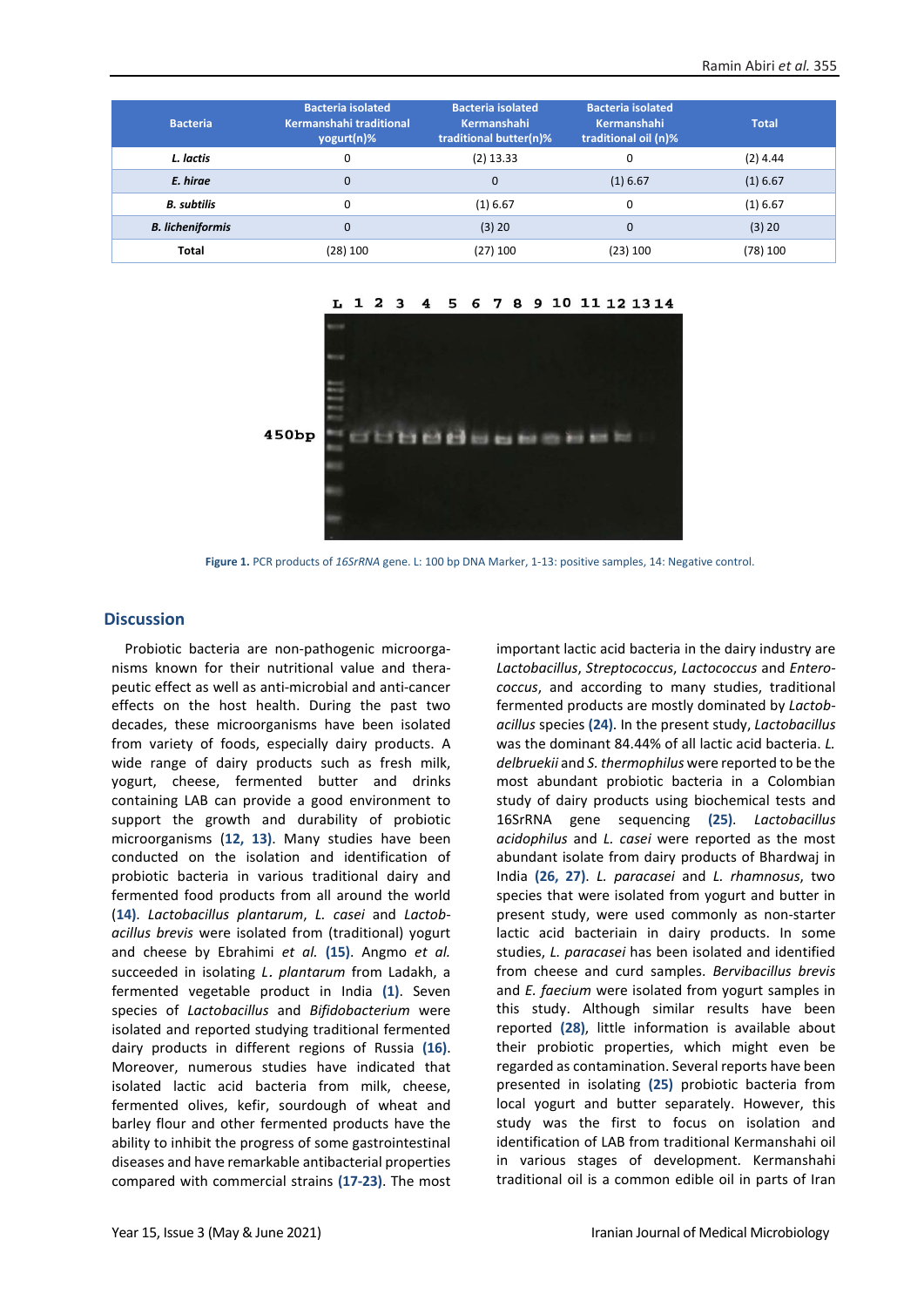including Kermanshah Province. It is an important consumable fat in people's diet in particular areas in Iran, and is traditionally prepared from yogurt **(29)**. Bahrami *et al.* showed that fatty acids can change in traditional preparation of butter and Kermanshahi traditional oil. One of the reasons can be the fermentation process and lactic acid production by probiotic bacteria **(10)**. *Lactobacillus*, *Enterococcus*, *Lactococcus* and *Leuconostoc* genera were isolated from traditional butter (Dhan), in a previous study **(30)**. Thus, a probiotic bacterium in the preparation process of fermented products has been isolated according to traditional methods without the use of any commercial starter, which can be a valuable source of probiotic microorganisms. Hence, preparation of fermented products is being industrialized, making isolation and preservation of local strains particularly valuable. In this study, we attempted to isolate bacteria from local traditional yogurt, butter and Kermanshahi traditional oil. The result of this study revealed different isolated groups of probiotic bacteria from the samples of traditional yogurt, butter and Kermanshahi traditional oil, indicating that fermentation conditions were different in the samples. We found that *L. delbruekii, L. helveticus, L. fermentum,* and *S. thermophilus* were the pred-ominant isolates from the samples of traditional yogurt, butter and Kermanshahi traditional oil. Tarhana is a traditional fermented food mixture of wheat flour and yoghurt. During natural fermentation in Tarhana, LAB are dominant strains while *S. thermophiles*, *L. delbrueckii* and *L. fermentum* are dominant isolates **(31)**. In our study, *S. thermophilus* and *L. delbrueckii* were the predominant isolates from the three samples. Fermentation of lactose by LAB produce large amounts of lactic acid. Consuming ferm-ented Ghee with low pH increases absorption of a short chain of fatty acids essential for the optimum performance of the body **(10)**. *L. delbrueckii* as a starter with the *S. thermophiles* species used in dairy industries has shown that all strains have high lactose activities that help to improve lactose digestion and eliminate symptoms of lactose intolerance **(32)**. *Lactobacillus delbrueckii* and *S. thermophiles* elimin-ate cholesterols by binding to released bile acids, which can reduce the risk of cardiovascular diseases **(33)**. *L. helveticus* can hydrolyze milk proteins and release bioactive peptides that are responsible for elevating IgA in the bronchial and intestinal regions and subsequently, for boosting mucosal immunity. As a thermophilic bacterium, *L. fermentum* is a non-starter lactic acid bacterium, which has considerable importance in fermented foods. It is isolated from different environments such as fermented milk. *L. fermentum* is one of the dominant *Lactobacillus* species in the intestinal tract and vagina in humans **(34)**. In contrast to other studies, we isolated the *Brevibacillus* species only from yogurt

(13.33% from yogurt), where *Brevibacillus* was also isolated from soil and milk. So far, this species has not been isolated from any food substance in Iran. However, at least in one study, *Brevibacillus* was used successfully as a starter for curd. It has been confirmed that *Brevibacillus* can be used as a suitable candidate in fermented milk production **(28)**. The frequency of isolation was 6.67% for *L. paracasei,* 2.22% for *L. casei* and 4.44% for *L. rhamnosus*. These bacteria are frequently used as non-starter LAB in food and pharmaceutical industries. In addition to different species of *Lactobacillus*, *S. thermophilus*, *L. lactis* and *B. cereus* from traditional butter samples, *E. faecium* was isolated from two samples of traditional butter and oil in the present study. *Bacillus* strains are highly resistant to physical and chemical conditions due to spore formation, and are widely used as probiotics. *L. lactis* isolated from traditional butter in the present study has been indicated as a probiotic bacterium, and its antibacterial effect has been proven against pathogenic bacteria by Garsa earlier in a research **(35)**. The presence of *Enterococcus hirae* and *Enterococcus faecalis* in traditional oil samples was another finding of the present study. While about 50% of the lactic acid isolated from Brazilian cheese belonged to *Enterococcus* species, four strains of *E. hirae* were isolated from fermented cheese by Xinjisng in another study **(27, 36)**. The genus *Enterococcus* has many species, but *E. faecalis*, *E. faecium,* and *E. lactis*, and more recently *E. hirae* and *E. dorans* have been studied as probiotic species. A strain of *Enterococcus*, named *E. faecium* K77D, is used commercially as a starter **(37-40)**. *L. rhamnosus* has been extensively studied. This bacterium can survive even in difficult conditions of the digestive system and urinary tract **(41)**. Non-starter LAB are traditionally used to improve organoleptic properties of products. Non-starter bacteria such as some genus of *Lactobacillus* and *Enterococcus* are resistance to heat and extreme conditions. Guessa *et al.* predominantly isolated *Lactobacillus, Enterococcus, Lactococcus* and *Lecconestoc* species from a *traditional butter* called "Dhan" **(42)**. *Enterococci* are not used as starter in food preparation, but they can be used as dietary supplements in pharmaceutical preparation. Nevertheless, the use of *Enterococci* as probiotics has remained unknown in food safety. It must be noted that *Enterococci* have a positive role in traditionally fermented foods **(43, 44)**.

#### **Conclusion**

Various species of *Lactobacillus* and other lactic acid bacteria were isolated and identified from traditional diary products using culture and 16SrRNA gene sequencing, in this study. *L. delbruekii*, *L. helveticus* and *L. fermentum* are a group of thermophilic bacteria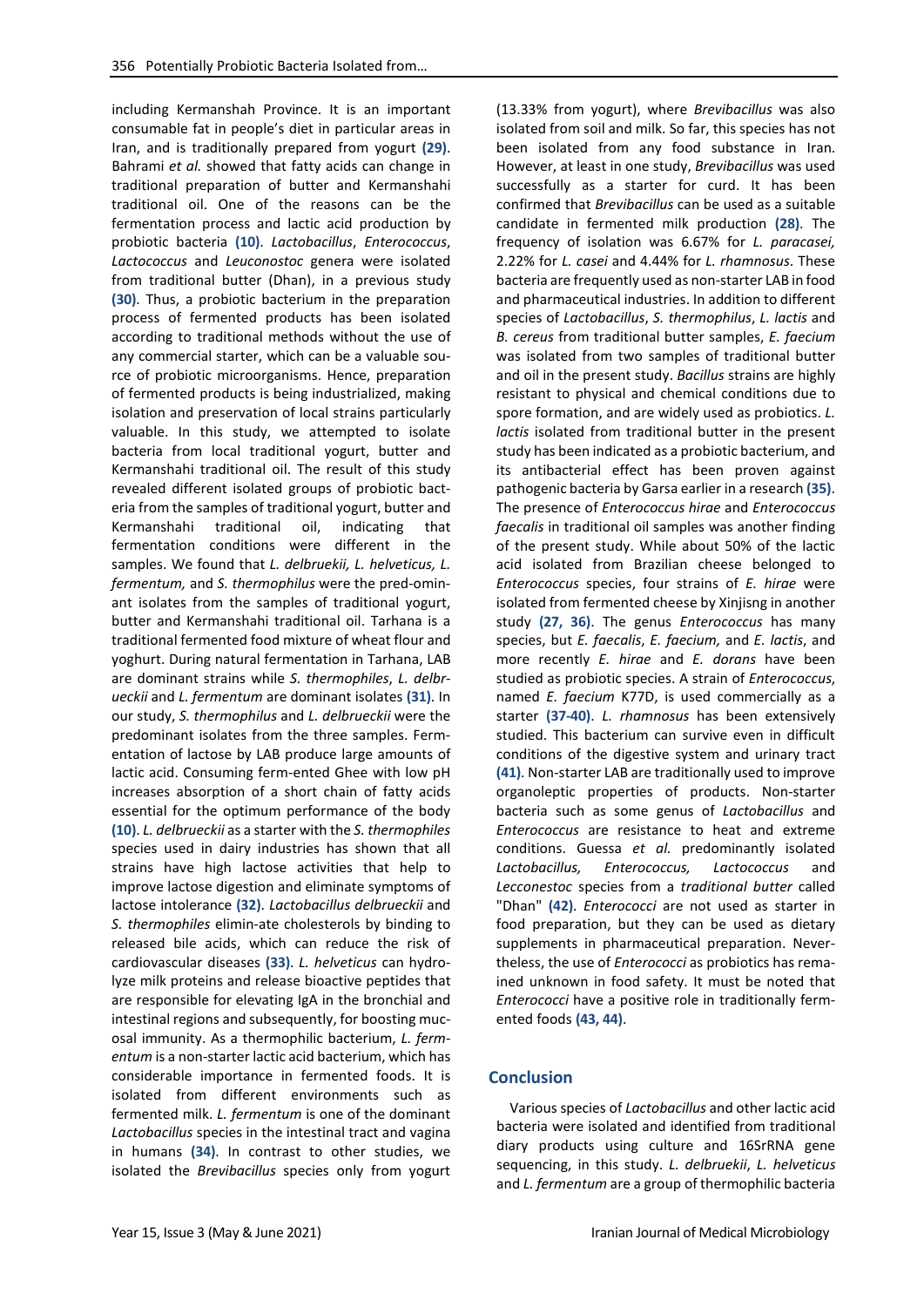used as starters at high temperatures. Due to their ability to tolerate higher temperatures, in our study, these species were isolated from all three kinds of samples including Kermanshahi traditional oil that receives intense heat in the production process. These species have more suitable proteolytic properties and more beneficial biological effects than other *Lactobacillus*species. *L. fermentum*, was isolated from all three kinds of samples, traditional yogurt, butter and oil and is widely used in the production of fermented food. In this study, a variety of potentially probiotic bacteria were isolated from all three samples, but many are probably killed by high temperatures during the preparation and production of traditional oil. However, findings of the present study showed that some species were able to tolerate high heat and harsh conditions, and were able to

# **Referance**

- 1. Angmo K, Kumari A, Bhalla TC. Probiotic characterization of lactic acid bacteria isolated from fermented foods and beverage of Ladakh. LWT-food Sci Technol. 2016;66:428-35. [\[DOI:10.1016/j.lwt.2015.10.057\]](https://doi.org/10.1016/j.lwt.2015.10.057)
- 2. Fguiri I, Ziadi M, Atigui M, Ayeb N, Arroum S, Assadi M, et al. Isolation and characterisation of lactic acid bacteria strains from raw camel milk for potential use in the production of fermented Tunisian dairy products. Int J Dairy Technol. 2016;69(1):103-13. [\[DOI:10.1111/1471-](https://doi.org/10.1111/1471-0307.12226) [0307.12226\]](https://doi.org/10.1111/1471-0307.12226)
- 3. Lim S-M, Im D-S. Screening and characterization of probiotic lactic acid bacteria isolated from Korean fermented foods. J Microbiol Biotechnol. 2009;19(2):178-86. [\[DOI:10.4014/jmb.0804.269\]](https://doi.org/10.4014/jmb.0804.269) [\[PMID\]](https://www.ncbi.nlm.nih.gov/pubmed/19307768)
- 4. Bhattarai RR, Gautam N, Nawaz MA, Das SKL. Isolation and identification of dominant lactic acid bacteria from dahi: an indigenous dairy product of Nepal Himalayas. J Microbiol, Biotechnol Food Sci. 2016;5(4):358. [\[DOI:10.15414/jmbfs.2016.5.4.358-363\]](https://doi.org/10.15414/jmbfs.2016.5.4.358-363)
- 5. Tabatabaei Yazdi F, Alizadeh Behbahani B, Mohebbi M, Mortazavi SA, Ghaitaranpour A. Identification of lactic acid bacteria isolated from Tarkhineh, a traditional Iranian fermented food. Sci J Microbiol. 2012;1.
- 6. Lourens-Hattingh A, Viljoen BC. Yogurt as probiotic carrier food. Int dairy J. 2001;11(1-2):1- 17. [\[DOI:10.1016/S0958-6946\(01\)00036-X\]](https://doi.org/10.1016/S0958-6946(01)00036-X)
- 7. Adolfsson O, Meydani SN, Russell RM. Yogurt and gut function. Am J Clin Nutr. 2004;80(2):245-56. [\[DOI:10.1093/ajcn/80.2.245\]](https://doi.org/10.1093/ajcn/80.2.245) [\[PMID\]](https://www.ncbi.nlm.nih.gov/pubmed/15277142)

survive and replicate in traditional oil. Therefore, isolation and identification of various potentially probiotic bacteria from different traditional dairy products can help preserve these bacteria to be used in fermented and functional food products.

## **Acknowledgment**

The authors of the article express their gratitude to the adjutancy Research and Technology of Kermanshah University of Medical Sciences for financing this research project with the tracking code 93323.

# **Conflict of Interest**

There is no Conflict of Interest.

- 8. Ghafoorunissa G. Role of trans fatty acids in health and challenges to their reduction in Indian foods. Asia Pacific J Clin Nutr. 2008;17:212-5.
- 9. Ahmadiasl N, Alipour MR, Andalib S, Ebrahimi H. Effect of ghee oil on blood fat profile and passive avoidance learning in male rats. 2008; 7-10.
- 10. Bahrami GR, Rahi H, Pyravi-Vanak Z. Change in fatty acids composition of milk products during the traditional Ghee-making process. J Kerman Uni Med Sci. 2000;7(1):14-9.
- 11. Ritchie LE, Burke KF, Garcia-Mazcorro JF, Steiner JM, Suchodolski JS. Characterization of fecal microbiota in cats using universal 16S rRNA gene and group-specific primers for Lactobacillus and Bifidobacterium spp. Vet microbiology. 2010;144(1-2):140-6. [\[DOI:10.1016/j.vetmic.2009.12.045\]](https://doi.org/10.1016/j.vetmic.2009.12.045) [\[PMID\]](https://www.ncbi.nlm.nih.gov/pubmed/20092970)
- 12. Song D, Ibrahim S, Hayek S. Recent application of probiotics in food and agricultural science. Probiotics. 2012; 3;10:1-34.. [\[DOI:10.5772/50121\]](https://doi.org/10.5772/50121)
- 13. Araújo EA, dos Santos Pires AC, Pinto MS, Jan G, Carvalho AF. Probiotics in dairy fermented products. Rijeja: Intech. 2012; 3:129-48.
- 14. Narimani, T., Tarinejad, A., Hejazi, M. Isolation and identification of lactic acid bacteria from traditional dairy products of Kleibar, Heris and Varzaghan. Food Hyg, 2013; 3(3 (11)): 23-37.
- 15. Ebrahimi MT, Ouweh AC, Hejazi MA, Jafari P. Traditional Iranian dairy products: A source of potential probiotic lactobacilli. African J Microbiol Res. 2011;5(1):20-7.
- 16. Yu J, Wang H, Zha M, Qing Y, Bai N, Ren Y, et al. Molecular identification and quantification of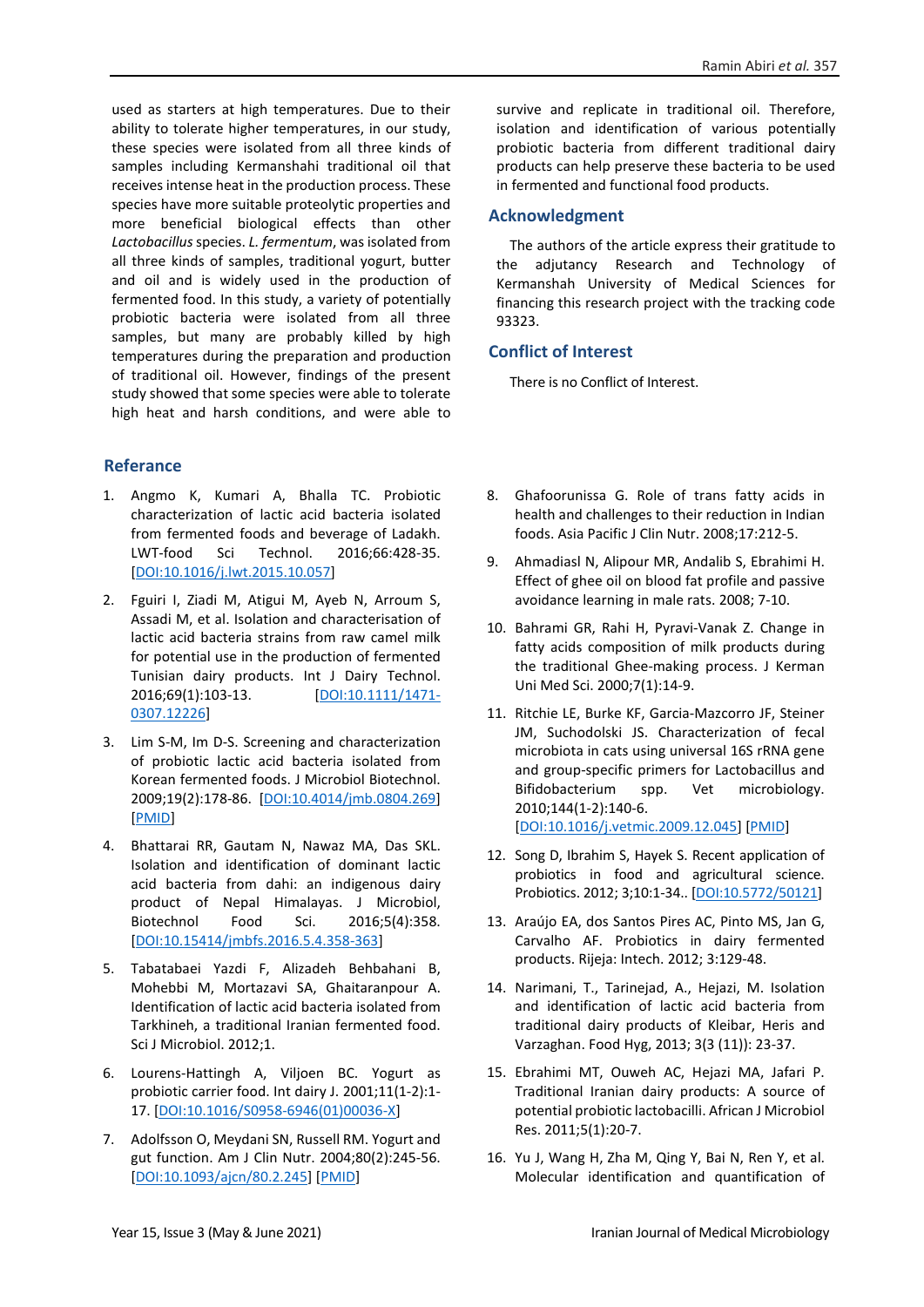lactic acid bacteria in traditional fermented dairy foods of Russia. J Dairy Sci. 2015;98(8):5143-54. [\[DOI:10.3168/jds.2015-9460\]](https://doi.org/10.3168/jds.2015-9460) [\[PMID\]](https://www.ncbi.nlm.nih.gov/pubmed/26004836)

- 17. Sadeghi A, Ebrahimi M. Isolation, molecular identification and evaluation of the probiotic properties of dominant Lactobacillus in whole wheat sourdough. J Microb World. 2016 Aug 1;9(2):133-44.
- 18. Kia Dalirif F, Sadeghi A, Khomeiri M, Kashaninejad M, Aalami M. Evaluating the antimicrobial properties of Lactobacillus brevis isolated from whole barley sourdough. Food Science and Technology. 2018;15(2):247-57.
- 19. Jamaly N, Benjouad A, Bouksaim M. Probiotic potential of Lactobacillus strains isolated from known popular traditional Moroccan dairy products. Br Microbiol Res J. 2011;1(4):79. [\[DOI:10.9734/BMRJ/2011/438\]](https://doi.org/10.9734/BMRJ/2011/438)
- 20. Chen T, Wang L, Li Q, Long Y, Lin Y, Yin J, et al. Functional probiotics of lactic acid bacteria from Hu sheep milk. BMC Microbiol. 2020;20(1):1-12. [\[DOI:10.1186/s12866-020-01920-6\]](https://doi.org/10.1186/s12866-020-01920-6) [\[PMID\]](https://www.ncbi.nlm.nih.gov/pubmed/32723292) [\[PMCID\]](http://www.ncbi.nlm.nih.gov/pmc/articles/PMC7390111)
- 21. Sabir F, Beyatli Y, Cokmus C, Onal-Darilmaz D. Assessment of potential probiotic properties of Lactobacillus spp., Lactococcus spp., and Pediococcus spp. strains isolated from kefir. J Food Sci. 2010;75(9):M568-M73. [\[DOI:10.1111/j.1750-3841.2010.01855.x\]](https://doi.org/10.1111/j.1750-3841.2010.01855.x) [\[PMID\]](https://www.ncbi.nlm.nih.gov/pubmed/21535612)
- 22. Masuda T, Kimura M, Okada S, Yasui H. Pediococcus pentosaceus Sn26 inhibits IgE production and the occurrence of ovalbumininduced allergic diarrhea in mice. Biosci, Biotechnol, Biochem. 2010:0912261784-. [\[DOI:10.1271/bbb.90656\]](https://doi.org/10.1271/bbb.90656) [\[PMID\]](https://www.ncbi.nlm.nih.gov/pubmed/20139622)
- 23. Dorri K, Namdar N, HemayatkhahJahromi V. Isolation of lactobacilli from dairy products and their effects on the main pathogenic bacteria in stomach and intestine. Med Lab J. 2013 Apr 10;7(1):22-8.
- 24. Arqués JL, Rodríguez E, Langa S, Landete JM, Medina M. Antimicrobial activity of lactic acid bacteria in dairy products and gut: effect on pathogens. BioMed Res Int. 2015;2015. [\[DOI:10.1155/2015/584183\]](https://doi.org/10.1155/2015/584183) [\[PMID\]](https://www.ncbi.nlm.nih.gov/pubmed/25861634) [\[PMCID\]](http://www.ncbi.nlm.nih.gov/pmc/articles/PMC4378328)
- 25. Vélez MP, Hermans K, Verhoeven T, Lebeer S, Vanderleyden J, De Keersmaecker S. Identification and characterization of starter lactic acid bacteria and probiotics from Columbian dairy products. J Appl Microbiol. 2007;103(3):666-74. [\[DOI:10.1111/j.1365-](https://doi.org/10.1111/j.1365-2672.2007.03294.x) [2672.2007.03294.x\]](https://doi.org/10.1111/j.1365-2672.2007.03294.x) [\[PMID\]](https://www.ncbi.nlm.nih.gov/pubmed/17714400)
- 26. The isolation of lactic acid bacteria from local dairy products of Gorgan township with the ability to inhibit the growth of some gastrointestinal pathogens. Koohsari H, Rashti Z, Arab Sh. J Food Microbiol. 2019;6(3):22-36.
- 27. Azat R, Liu Y, Li W, Kayir A, Lin D-b, Zhou W-w, et al. Probiotic properties of lactic acid bacteria isolated from traditionally fermented Xinjiang cheese. J Zhejiang Uni Sci B. 2016;17(8):597-609. [\[DOI:10.1631/jzus.B1500250\]](https://doi.org/10.1631/jzus.B1500250) [\[PMID\]](https://www.ncbi.nlm.nih.gov/pubmed/27487805) [\[PMCID\]](http://www.ncbi.nlm.nih.gov/pmc/articles/PMC4980438)
- 28. Kiran KA, Appaiah KA, Appaiah S. Extension of Shelf Life of Curd--An Indian Fermented Milk by Using A New Isolate of Brevibacillus Brevis Strain as Starter Culture. Innov Rom Food Biotechnol. 2012 Mar 1(10).
- 29. Najafi T, Eghtesadi S, Rezaei M, Daneshvar K. The effect of Kermanshahi animal oil on serum lipid profile in healthy men. Behbood J. 2010;14(4).
- 30. Idoui T, Boudjerda J, Leghouchi E, Karam NE. Lactic acid bacteria from" Sheep's Dhan", a traditional butter: Isolation, identification and major technological traits. Grasas Aceites. 2009 Jun 30;60(2):177-83. [\[DOI:10.3989/gya.085408\]](https://doi.org/10.3989/gya.085408)
- 31. Sengun IY, Nielsen DS, Karapinar M, Jakobsen M. Identification of lactic acid bacteria isolated from Tarhana, a traditional Turkish fermented food. Int J food Microbiol. 2009;135(2):105-11. [\[DOI:10.1016/j.ijfoodmicro.2009.07.033\]](https://doi.org/10.1016/j.ijfoodmicro.2009.07.033) [\[PMID\]](https://www.ncbi.nlm.nih.gov/pubmed/19703719)
- 32. Guarner F, Perdigon G, Corthier G, Salminen S, Koletzko B, Morelli L. Should yoghurt cultures be considered probiotic? Br J Nutr. 2005;93(6):783- 6. [\[DOI:10.1079/BJN20051428\]](https://doi.org/10.1079/BJN20051428) [\[PMID\]](https://www.ncbi.nlm.nih.gov/pubmed/16022746)
- 33. Tsai C-C, Chou L-C, Lai S-E, Huang C-C. Effect of cholesterol lowering multiplex lactic acid bacteria on lipid metabolism in a hamster model. African J Microbiol Res. 2016;10(20):708-16. [\[DOI:10.5897/AJMR2015.7719\]](https://doi.org/10.5897/AJMR2015.7719)
- 34. MATAR C, VALDEZ JC, MEDINA M, RACHID M, PERDIGON G. Immunomodulating effects of milks fermented by Lactobacillus helveticus and its non-proteolytic variant. J Dairy Res. 2001;68(4):601-9. [\[DOI:10.1017/S0022029901005143\]](https://doi.org/10.1017/S0022029901005143) [\[PMID\]](https://www.ncbi.nlm.nih.gov/pubmed/11928956)
- 35. Garsa AK, Kumariya R, Sood SK, Kumar A, Kapila S. Bacteriocin production and different strategies for their recovery and purification. Probiotics Antimicrob Proteins. 2014 Mar 1;6(1):47-58. [\[DOI:10.1007/s12602-013-9153-z\]](https://doi.org/10.1007/s12602-013-9153-z) [\[PMID\]](https://www.ncbi.nlm.nih.gov/pubmed/24676767)
- 36. Silva LF, Casella T, Gomes ES, Nogueira MCL, De Dea Lindner J, Penna ALB. Diversity of lactic acid bacteria isolated from Brazilian water buffalo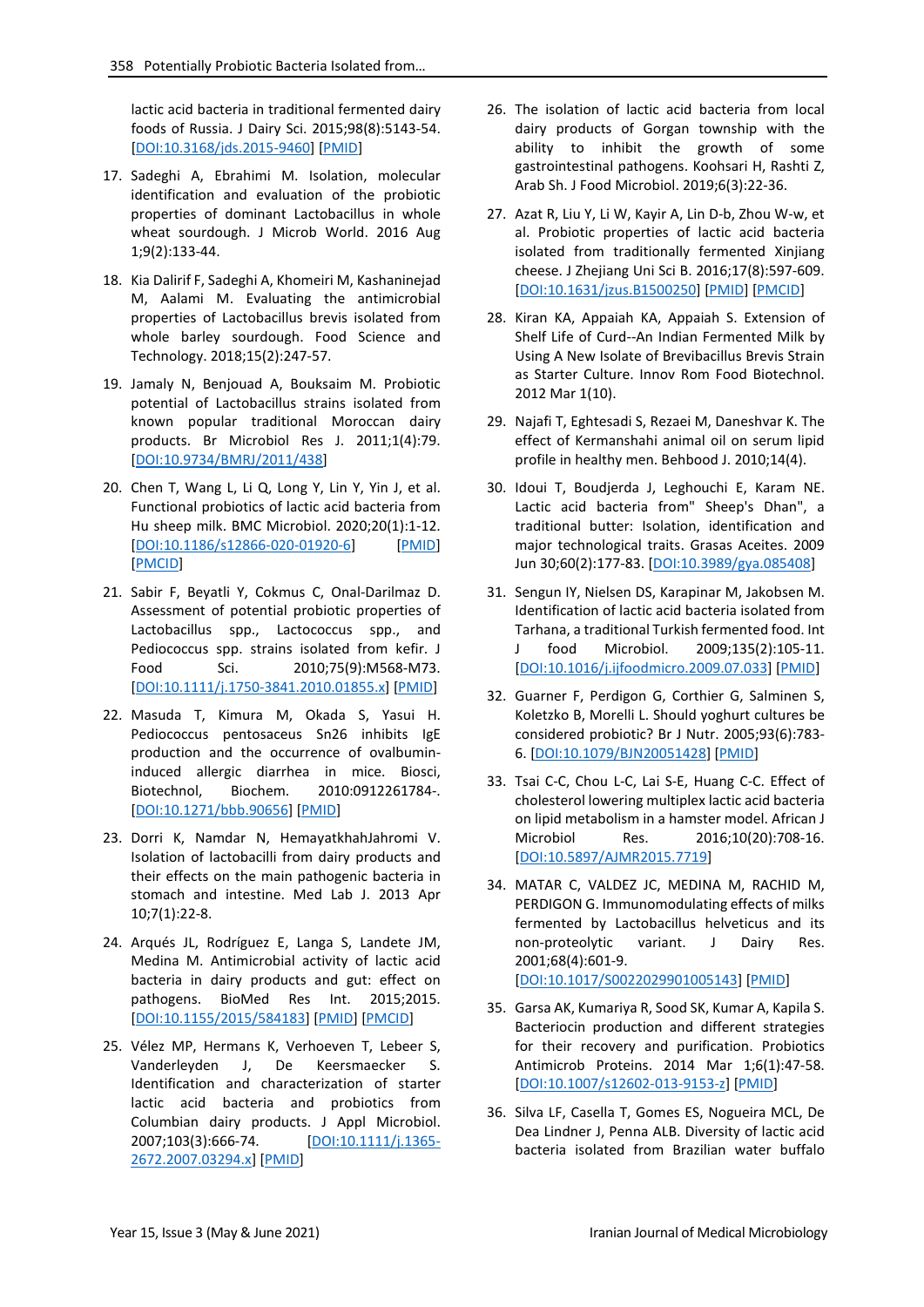mozzarella cheese. J Food Sci. 2015;80(2):M411- M7. [\[DOI:10.1111/1750-3841.12771\]](https://doi.org/10.1111/1750-3841.12771) [\[PMID\]](https://www.ncbi.nlm.nih.gov/pubmed/25597646)

- 37. Adnan M, Patel M, Hadi S. Functional and health promoting inherent attributes of Enterococcus hirae F2 as a novel probiotic isolated from the digestive tract of the freshwater fish Catla catla. PeerJ. 2017;5:e3085. [\[DOI:10.7717/peerj.3085\]](https://doi.org/10.7717/peerj.3085) [\[PMID\]](https://www.ncbi.nlm.nih.gov/pubmed/28316889) [\[PMCID\]](http://www.ncbi.nlm.nih.gov/pmc/articles/PMC5356477)
- 38. Li B, Zhan M, Evivie SE, Jin D, Zhao L, Chowdhury S, et al. Evaluating the safety of potential probiotic Enterococcus durans KLDS6. 0930 using whole genome sequencing and oral toxicity study. Front Microbiol. 2018;9:1943. [\[DOI:10.3389/fmicb.2018.01943\]](https://doi.org/10.3389/fmicb.2018.01943) [\[PMID\]](https://www.ncbi.nlm.nih.gov/pubmed/30186262) [\[PMCID\]](http://www.ncbi.nlm.nih.gov/pmc/articles/PMC6110905)
- 39. Hassanzadazar H, Ehsani A, Mardani K. Antibacterial activity of Enterococcus faecium derived from Koopeh cheese against Listeria monocytogenes in probiotic ultra-filtrated cheese. In: Veterinary research forum: an international quarterly journal 2014 (Vol. 5, No. 3, p. 169). Faculty of Veterinary Medicine, Urmia University, Urmia, Iran.
- 40. Torres-Llanez M, Vallejo-Cordoba B, Díaz-Cinco M, Mazorra-Manzano M, González-Córdova A.

Characterization of the natural microflora of artisanal Mexican Fresco cheese. Food Control. 2006;17(9):683-90.

[\[DOI:10.1016/j.foodcont.2005.04.004\]](https://doi.org/10.1016/j.foodcont.2005.04.004)

- 41. Beerepoot M, Ter Riet G, Nys S. Lactobacilli versus antibiotics to prevent urinary tract infections: a randomized, double-blind, noninferiority trial in postmenopausal women. Arch Intern Med. 2012;172(9):704-12. [\[DOI:10.1001/archinternmed.2012.777\]](https://doi.org/10.1001/archinternmed.2012.777) [\[PMID\]](https://www.ncbi.nlm.nih.gov/pubmed/22782199)
- 42. Bettache G, Fatma A, Miloud H, Mebrouk K. Isolation and identification of lactic acid bacteria from Dhan, a traditional butter and their major technological traits. World Appl Sci J. 2012;17(4):480-8.
- 43. Franz CM, Huch M, Abriouel H, Holzapfel W, Gálvez A. Enterococci as probiotics and their implications in food safety. Int J Food Microbiol. 2011;151(2):125-40. [\[DOI:10.1016/j.ijfoodmicro.2011.08.014\]](https://doi.org/10.1016/j.ijfoodmicro.2011.08.014) [\[PMID\]](https://www.ncbi.nlm.nih.gov/pubmed/21962867)
- 44. Franz CM, Stiles ME, Schleifer KH, Holzapfel WH. Enterococci in foods-a conundrum for food safety. Int J Food Microbiol. 2003;88(2-3):105-22. [\[DOI:10.1016/S0168-1605\(03\)00174-0\]](https://doi.org/10.1016/S0168-1605(03)00174-0)